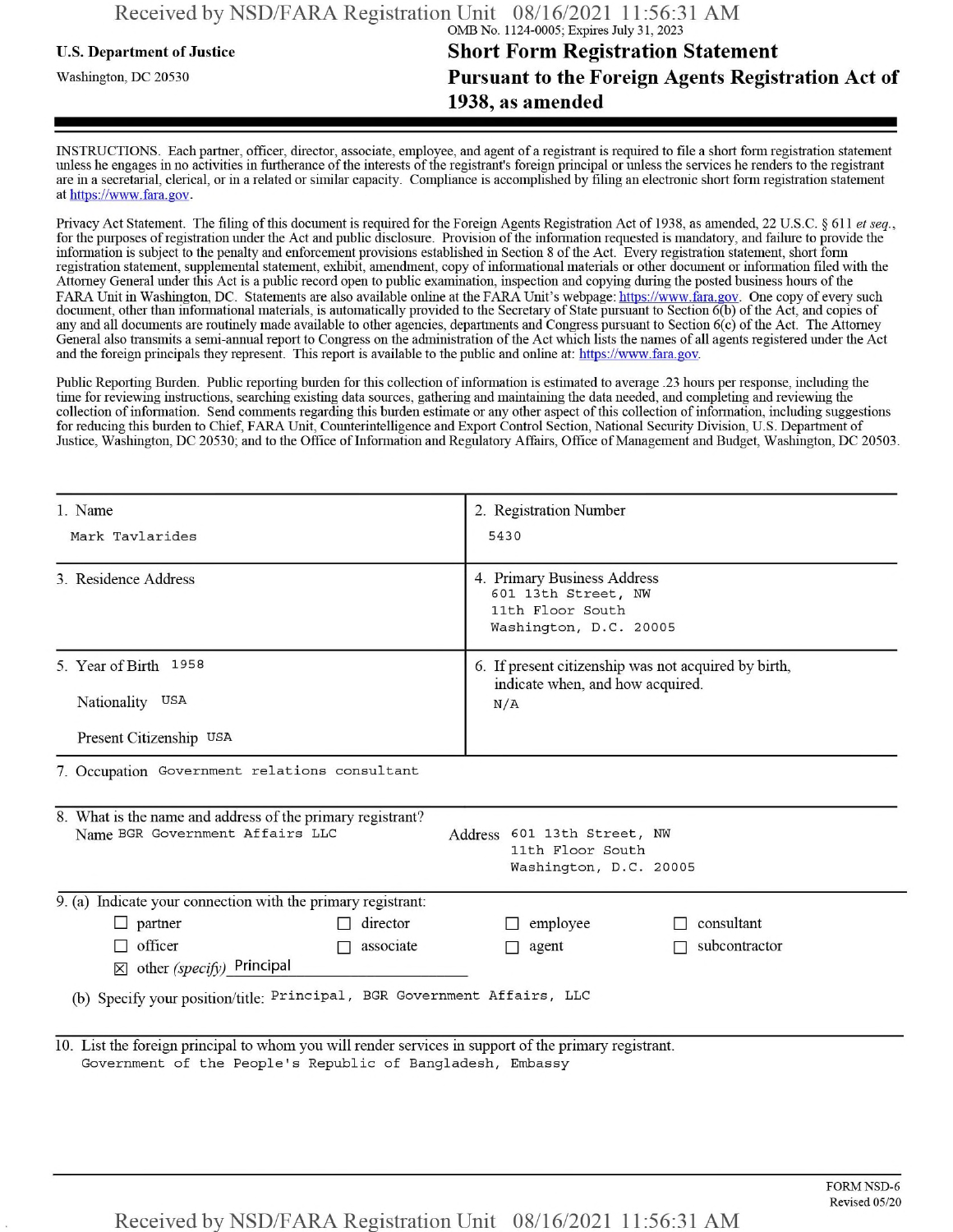|                         | 11. Describe in detail all services which you will render to the foreign principal listed in Item 10 either directly, or<br>through the primary registrant listed in Item 8.                                                                                                                                                                                                                                                                                                                                                                               |                                      |                     |                             |
|-------------------------|------------------------------------------------------------------------------------------------------------------------------------------------------------------------------------------------------------------------------------------------------------------------------------------------------------------------------------------------------------------------------------------------------------------------------------------------------------------------------------------------------------------------------------------------------------|--------------------------------------|---------------------|-----------------------------|
|                         | The Short Form Registrant will engage in political activities that may include relevant outreach<br>to U.S. government officials, non-government organizations, members of the media and other<br>individuals within the U.S.                                                                                                                                                                                                                                                                                                                              |                                      |                     |                             |
|                         |                                                                                                                                                                                                                                                                                                                                                                                                                                                                                                                                                            |                                      |                     |                             |
|                         | 12. Do any of the above described services include political activity as defined in Section $1$ (o) of the Act <sup>1</sup> ?                                                                                                                                                                                                                                                                                                                                                                                                                              |                                      |                     |                             |
|                         | Yes $\square$<br>No <sub>1</sub>                                                                                                                                                                                                                                                                                                                                                                                                                                                                                                                           |                                      |                     |                             |
|                         | If yes, describe separately and in detail such political activity. The response must include, but not be limited to, activities<br>involving lobbying, promotion, perception management, public relations, economic development, and preparation or<br>dissemination of informational materials.<br>The means employed may include public relations activity, government relations activity,<br>meetings and briefings with U.S. government officials, communications with members of the U.S.<br>media, and the dissemination of informational materials. |                                      |                     |                             |
|                         | 13. The services described in Items 11 and 12 are to be rendered on a                                                                                                                                                                                                                                                                                                                                                                                                                                                                                      |                                      |                     |                             |
|                         | $\boxtimes$ full time basis                                                                                                                                                                                                                                                                                                                                                                                                                                                                                                                                | a verson y<br>$\Box$ part time basis |                     | $\Box$ special basis        |
|                         |                                                                                                                                                                                                                                                                                                                                                                                                                                                                                                                                                            |                                      |                     |                             |
|                         | 14. What compensation or thing of value have you received to date or will you receive for the above services?                                                                                                                                                                                                                                                                                                                                                                                                                                              |                                      |                     |                             |
|                         | $\boxtimes$ Salary: Not based solely on services rendered to the foreign principal(s).                                                                                                                                                                                                                                                                                                                                                                                                                                                                     |                                      |                     |                             |
|                         | $\Box$ Fee: Amount \$                                                                                                                                                                                                                                                                                                                                                                                                                                                                                                                                      |                                      |                     |                             |
|                         |                                                                                                                                                                                                                                                                                                                                                                                                                                                                                                                                                            |                                      |                     | $\Box$ Other thing of value |
|                         | 15. During the period beginning 60 days prior to the date of your obligation to register under FARA, have you, from your own funds<br>and on your own behalf either directly or through any other person, made any contributions of money or other things of value in<br>connection with an election to political office or in connection with any primary election, convention, or caucus held to select<br>candidates for any political office?                                                                                                          |                                      |                     |                             |
|                         | Yes $\boxtimes$<br>N <sub>0</sub>                                                                                                                                                                                                                                                                                                                                                                                                                                                                                                                          |                                      |                     |                             |
|                         | If yes, furnish the following information:                                                                                                                                                                                                                                                                                                                                                                                                                                                                                                                 |                                      |                     |                             |
| Date<br>See<br>Attached | Donor                                                                                                                                                                                                                                                                                                                                                                                                                                                                                                                                                      | Political Organization/Candidate     | Method              | Amount/Thing of Value       |
|                         |                                                                                                                                                                                                                                                                                                                                                                                                                                                                                                                                                            |                                      |                     |                             |
|                         |                                                                                                                                                                                                                                                                                                                                                                                                                                                                                                                                                            | <b>EXECUTION</b>                     |                     |                             |
|                         | In accordance with 28 U.S.C. § 1746, and subject to the penalties of 18 U.S.C. § 1001 and 22 U.S.C. § 618, the undersigned swears or<br>affirms under penalty of perjury that he/she has read the information set forth in this statement filed pursuant to the Foreign Agents<br>Registration Act of 1938, as amended, 22 U.S.C. § 611 et seq., that he/she is familiar with the contents thereof, and that such contents<br>are in their entirety true and accurate to the best of his/her knowledge and belief.                                         |                                      |                     |                             |
| August 16, 2021         | <b>Mark Tavlarides</b>                                                                                                                                                                                                                                                                                                                                                                                                                                                                                                                                     |                                      | /s/ Mark Tavlarides | eSigned                     |
| Date                    | <b>Printed Name</b>                                                                                                                                                                                                                                                                                                                                                                                                                                                                                                                                        |                                      | Signature           |                             |

1 "Political activity," as defined in Section 1(o) of the Act, means any activity which the person engaging in believes will, or that the person intends to, in any way influence any agency or official of the Government of political party.

Received by NSD/FARA Registration Unit 08/16/2021 11:56:31 AM